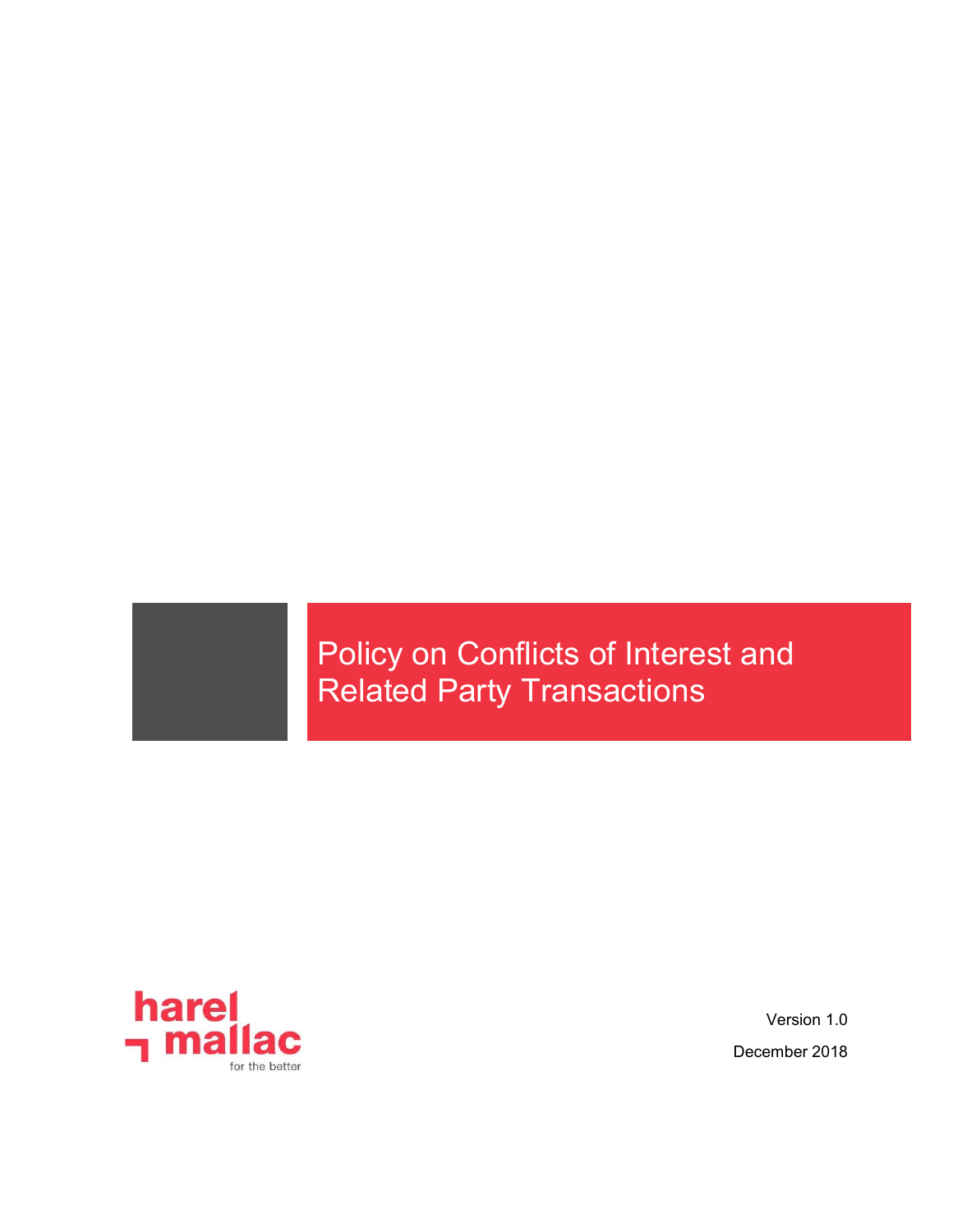## INTRODUCTION

- 1.1 In line with the Group's Code of Ethics and such applicable statutory requirements, it is important that we are able to identify actual and/or potential and/or perceived conflicts of interest with respect to the Company's transactions and manage them fairly and appropriately, on a case by case basis, in the best interests of the Company (defined below).
- 1.2 With this objective in mind and with a view to complying with the National Code of Corporate Governance for Mauritius on this subject-matter, the Board of Directors of Harel Mallac & Co. Ltd has endorsed this Policy on Conflicts of Interest and Related Party Transactions (hereinafter referred to as the / this "Policy"), for the Harel Mallac Group (hereinafter the "Group" and any company found therein, hereinafter referred to individually and indistinctly as the / a "Company").

#### 2. OUR PURPOSE AND COMMITMENT

- 2.1 By the Board endorsing this Policy, the Group commits to:
	- **T** managing (i.e. through a defined process to disclose, address and monitor) actual or potential conflicts of interest or situations where others might reasonably perceive there to be a conflict of interest;
	- **T** implementing good practice so as to ensure the trust of the Group's stakeholders;
	- doing business in an honest and transparent manner;
	- **T** promoting sound corporate governance;
	- **T** complying with mandatory provisions of the law;
	- **T** protecting the Company against legal and financial risks and reputational damage.

## 3. APPLICABILITY OF THIS POLICY<sup>1</sup>

- 3.1 This Policy shall apply to each Company within the Group and its directors, employees, officers (hereinafter referred to as "Representative(s)"), who commit to abide to this Policy.
- 3.2 External parties choosing to work with the Company, do so on the basis that they agree to comply with this Policy. Shareholders of the Company must also abide to this Policy and applicable law.
- 3.3 This Policy must be read in conjunction with the Constitution / Memorandum and Articles of Association (if any) of the Company, any and all applicable mandatory statutory provisions as well as International Accounting Standards (hereinafter "IAS") in force. Any mandatory statutory provisions shall prevail to the extent that they conflict with this Policy and/or the Constitution of the Company (if any). Anyone in doubt as to whether this Policy applies or whether any transaction or potential transaction would be tantamount to a conflict of interest should enquire with the Ethics Officer, Chairman or Chief Executive Officer of the Company or the Group.

# 4. IDENTIFYING A CONFLICT OF INTEREST

#### 4.1 What is a Conflict of Interest?

l

A conflict of interest may arise where there is a transaction or a potential transaction with the Company with respect to which, a Representative has conflicting or personal interests that influence or could appear to sufficiently influence the Representative's decision-making. This is also known as "duality of interest". Conflicts of interest can involve financial or non-financial interests.

<sup>&</sup>lt;sup>1</sup> This Policy must be read in conjunction with the Constitution of the Company Memorandum and Articles of Association (if any), any and all applicable mandatory statutory provisions and IAS standards in force. Any mandatory statutory provisions shall prevail to the extent that they conflict with this Policy and/or the Constitution of the Company (if any).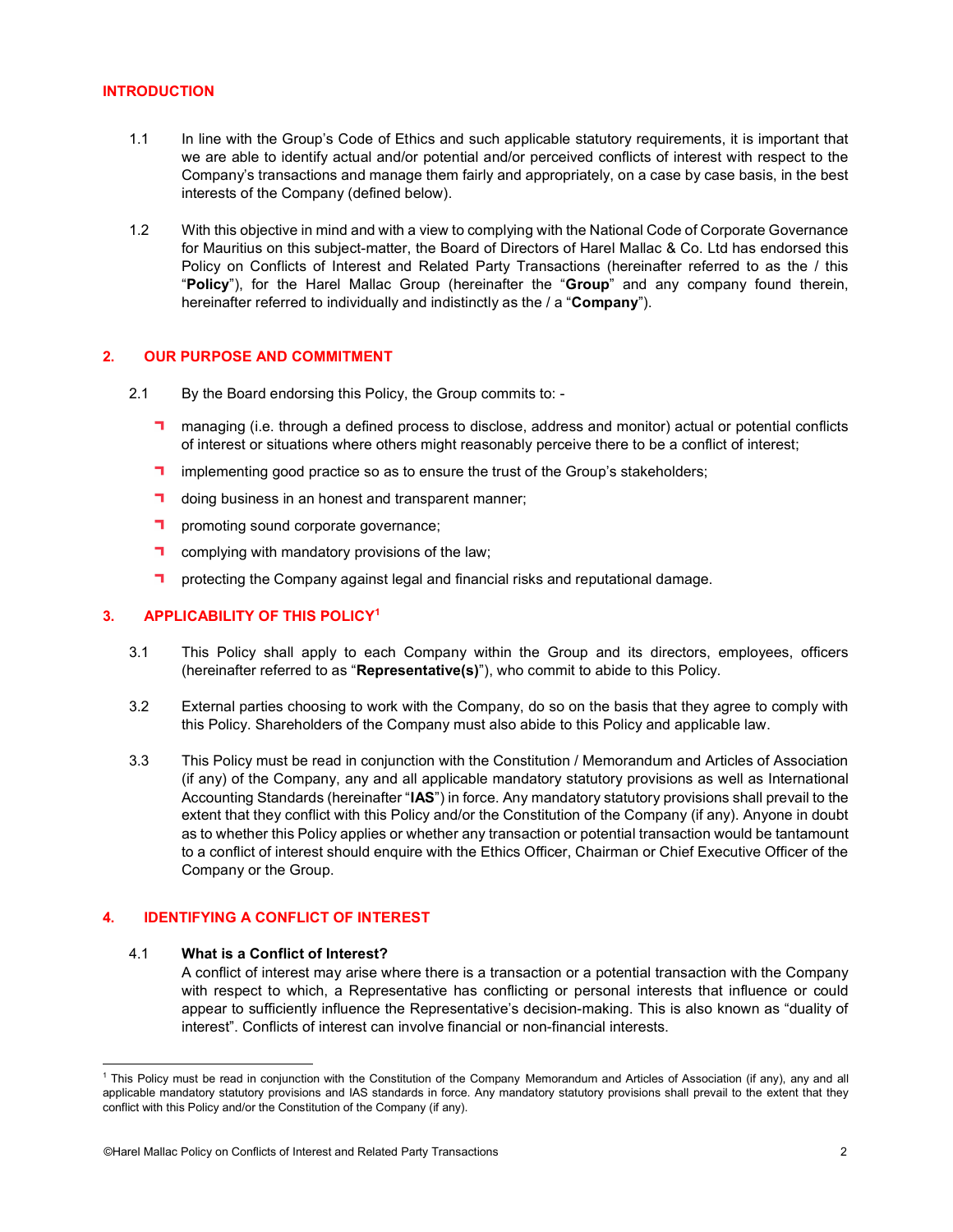#### 4.2. How does one identify a Conflict of Interest?

The following flowchart provides one example of some of the questions that one can ask in order to identify a perceived conflict of interest:



The following are examples<sup>2</sup> that may be conflicts of interest:



Not all interests that are in conflict with the interests of the Company are cause for concern. Those conflicts of interest which, are of concern, tend to (but not only) arise in "Related Party Transactions" (defined below), where the Representative of the Company has dual interests and is either a director or key member of management or officer or employee of the Company, with sufficient decision-making power and ability to influence the decisions taken by the Company, with the result that his or her conflicting interests do, may or could be perceived to override the interests of the Company and its shareholders.

### 5. RELATED PARTY TRANSACTIONS

Under IAS, Related Party Transactions are transactions between the Company, and a Related Party i.e. the director, chief executive or controlling shareholder (i.e. those with significant influence) of the Company or any of its

 $\overline{a}$  $<sup>2</sup>$  The above examples are not exhaustive. There may be other instances that need to be analysed.</sup>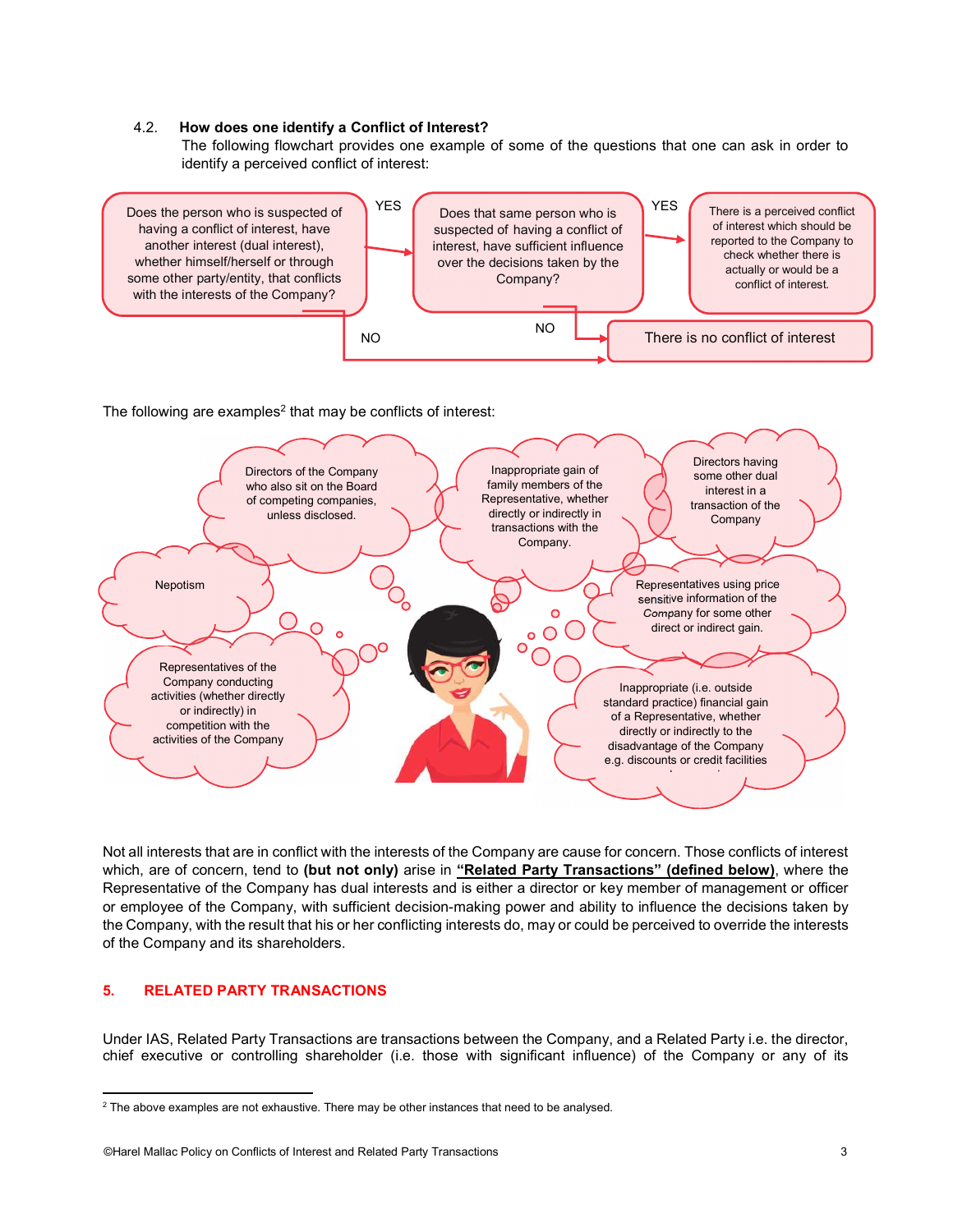subsidiaries or the associates of any of them. Where the Related Party is an individual, his or her associates will include his or her close Relatives i.e. being his or her spouse or child or any step-child under the age of 18 years.<sup>3</sup>

# 6. ADDRESSING AND MANAGING A CONFLICT OF INTEREST AND/OR A RELATED PARTY **TRANSACTION**

- 6.1 The following are ways in which, we must endeavour to address and manage any actual or potential conflict of interest:
	- **Representatives, shareholders and stakeholders of the Group are encouraged to report any instance of** an actual or potential conflict of interest with respect to the Company as soon as they become aware of same, in accordance with the reporting process mentioned below, whether or not involving himself or herself.
	- **Directors of the Company having or who may reasonably have a conflict of interest in respect of any** transaction of the Company, must timeously and fully disclose same (including the nature and extent of the interest and if possible, the monetary value of that interest) to the Board of Directors.
	- The Company Secretary shall keep and maintain an Interests Register for all companies within the Group, recording disclosed conflicts of interest with respect to the Company.
	- Directors and/or key management having a conflict of interest, should, as far as possible<sup>4</sup> refrain from voting or participating in any decision-making process or discussions with respect to any transaction of the Company in which, his or her conflict of interest arises.
	- Shareholders having a conflict of interest, should, where required<sup>5</sup> under mandatory provisions of the law or the Constitution or Memorandum and Articles of Association, refrain from voting or participating in any decision-making process or discussions.
	- **Directors appointed to the Board of a Company by a person with a substantial interest such as a major** shareholder, substantial creditor, supplier or advisor must act in the interests of the Company and not in the interests of the person who has nominated him or her, save and except that subject to any applicable mandatory statutory provisions, nothing in this Policy shall prevent the directors of a wholly-owned subsidiary company within the Group, from voting in favour of the interests of its holding company.
	- The Company may avoid any transaction in which a director of the Company is interested, in accordance with the law.<sup>6</sup>
	- The Board of Directors of the Company may delegate oversight questions relating to Conflicts of Interest and /or Related Party Transactions to the Audit Committee of the Company.
	- The Management of the Company should, where it feels necessary, discuss with its auditors, any issues of conflict of interest with respect to the Company.
	- **H** Auditors of the Company cannot have and are required to avoid any conflicts of interest with the Company.
	- The Company, through its Finance Department, shall at the end of each financial year of the Company, ensure that the requisite financial reporting, with respect to "Related Party Transactions" is effected, in accordance with IAS.
	- **T** As part of the audit assignment, the External Auditor of the Company must monitor, review and cross check compliance with IAS regarding Related Party Transactions.
	- The annual report of the Company must note how conflicts of interest in Related Party Transactions have been managed.

 $\overline{a}$ <sup>3</sup> Applicable legislations, IAS and Rules need to be consulted in order to ascertain a "Related Party" in each transaction.

<sup>4</sup> subject to the Constitution of the Company and Memorandum and Articles of Association (if any) and any applicable mandatory statutory provisions.<br><sup>5</sup> subject to

subject to the Constitution of the Company and Memorandum and Articles of Association (if any) and any applicable mandatory statutory provisions.

<sup>6</sup> subject to the Constitution of the Company and Memorandum and Articles of Association (if any) and any applicable mandatory statutory provisions.